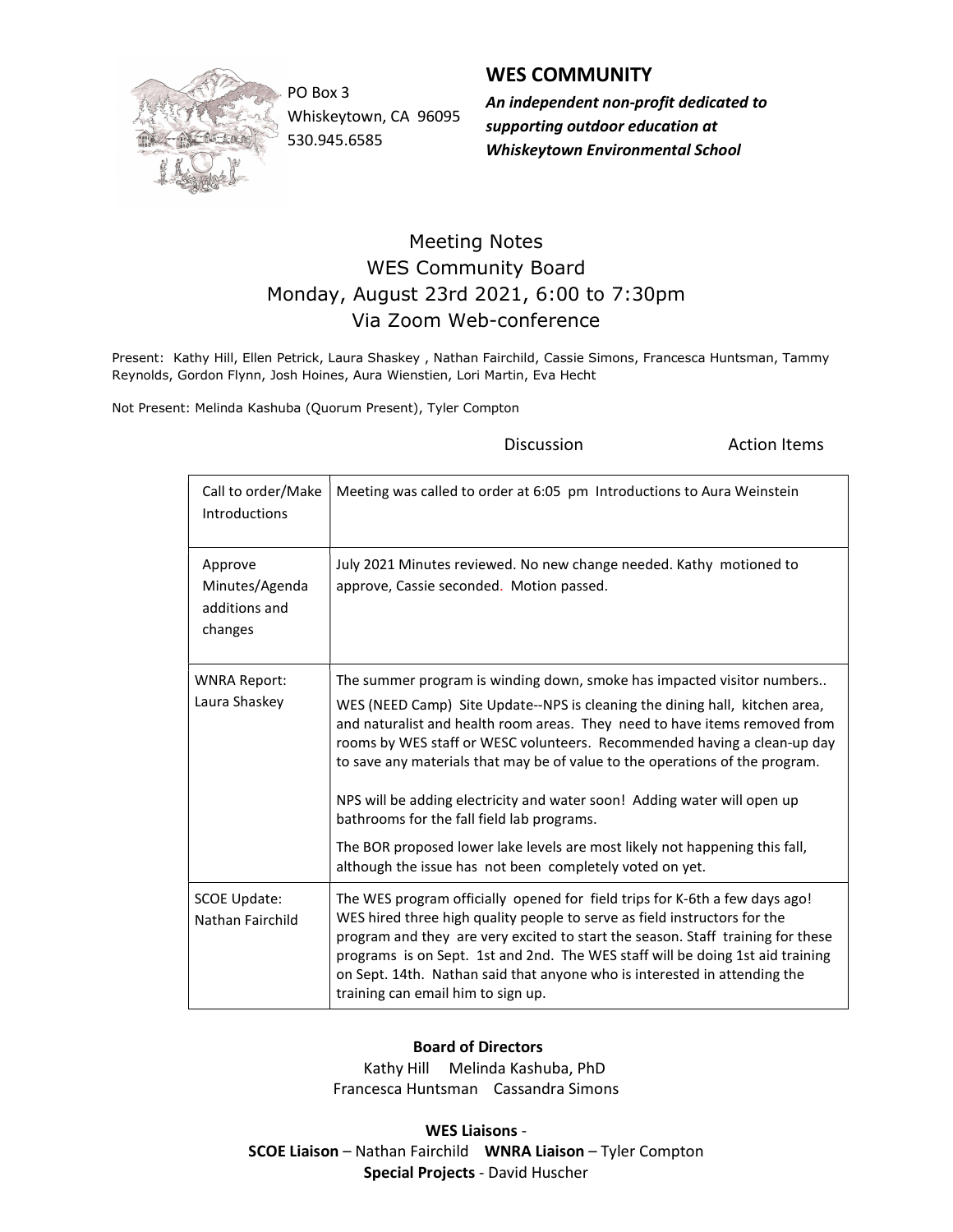|                                                               | Nate requested volunteer help to help build a trail to" squishy beach"; the trail<br>is currently completely covered in brush and unwalkable. Contact Nathan if<br>you'd like to help with trail building.<br>The Naturalist room is the only room needed for program operation. The<br>teachers' lounge will be gutted and cleaned by NPS. If anyone enters these<br>areas to clean as a worker or volunteer, the use of PPE for potential Hantavirus<br>is required.                                                                                                                          |  |
|---------------------------------------------------------------|-------------------------------------------------------------------------------------------------------------------------------------------------------------------------------------------------------------------------------------------------------------------------------------------------------------------------------------------------------------------------------------------------------------------------------------------------------------------------------------------------------------------------------------------------------------------------------------------------|--|
| Friends of<br>Whiskeytown:<br>Tammy Reynold                   | The FOW Web site is going live at the end of the week.<br>Oct. 2nd. Block Party at Woody's Brewery, 6-10 pm. They are officially<br>releasing the Brandy Creek Blonde Ale. It will be the first event run by<br>FOW for a long while. Volunteers are needed for the block party, email<br>Tammy if interested in volunteering for this event. Go to the new<br>website and use the email: info@friendsofwhiskeytown.com<br>They are partnering with WESCommunity for giving Tuesday ideas.                                                                                                      |  |
| Treasurer's Report                                            | 7/26 Board Meeting bank balance: \$26,733.28<br>Expenditure (Total Out): \$2,580.00<br>-\$80.00 Big Valley Sanitation<br>-\$2,500.00 Go Forth Consulting<br>Revenue (Total In): \$5.37<br>+\$5.37 square activity website development/test<br>(+\$2,000.00 Donation for student assistance, not yet deposited)<br>8/23 Board meeting bank balance: \$24,158.65<br>(Total Available Funds: \$24,158.65)<br>Rebuild Account: \$7,278.47                                                                                                                                                           |  |
| <b>On-going Business</b>                                      |                                                                                                                                                                                                                                                                                                                                                                                                                                                                                                                                                                                                 |  |
| <b>NPS Partnership</b><br>Agreement and<br>Work Plan          | THE NPS partnership agreement with WES Community is officially completed.                                                                                                                                                                                                                                                                                                                                                                                                                                                                                                                       |  |
| Capital Campaign<br>Feasibility Study:<br>Go Forth Consulting | 58 completed Interviews. Go Fourth Consulting is polling data together and<br>putting out surveys to over 400 people. So far, only 15 bounced back, which is<br>a very low bounce back rate. On September 1st the Redding Chamber of<br>Commerce will be sending out the email surveys to a select group of affiliates.<br>The original goal was to have 150 emails, and we are almost at that number<br>already. The response rate is high compared to other email surveys.<br>Moving forward, it is recommended that having vision, passion, and urgency is<br>a good recipe for fundraising. |  |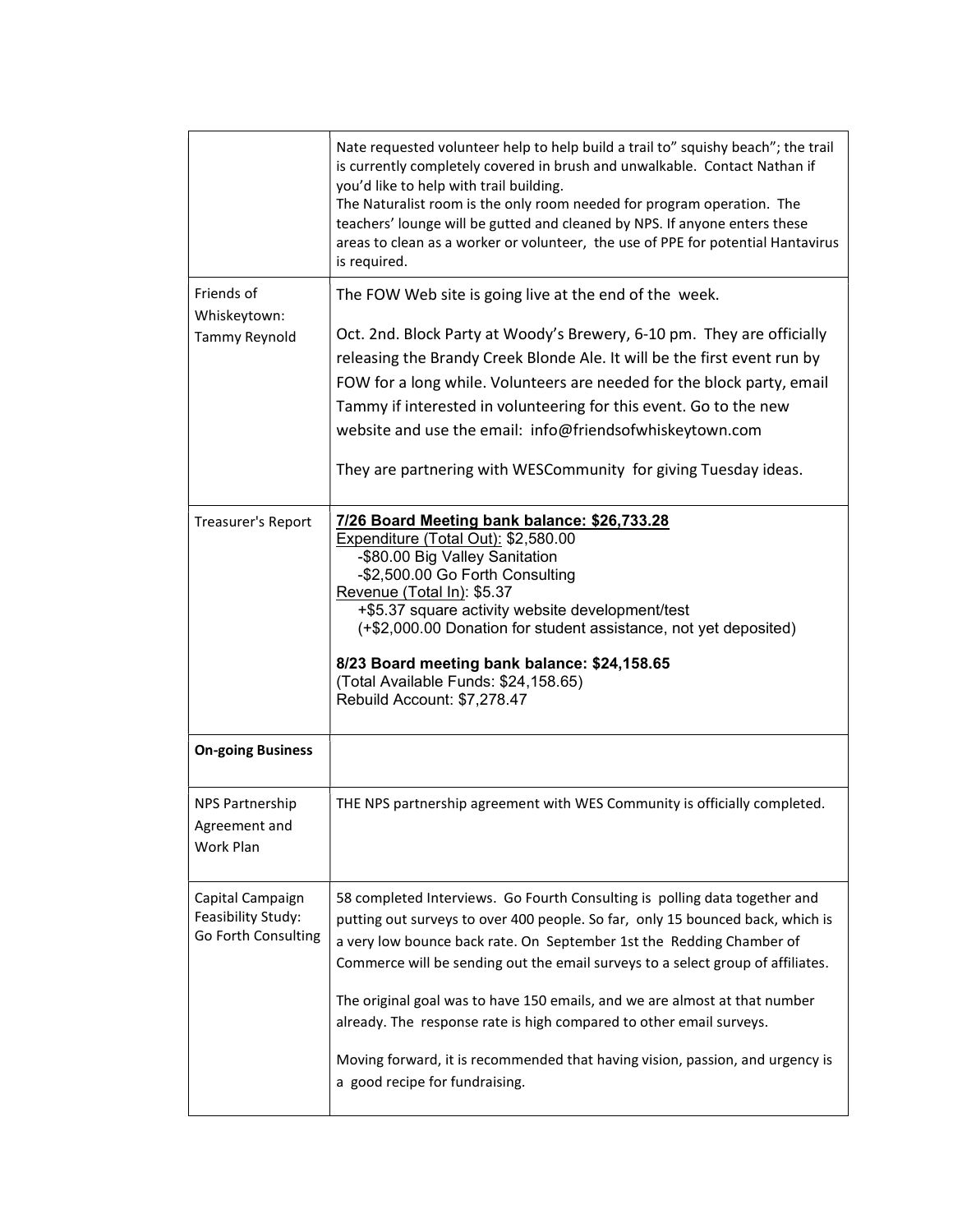| Little Green Light:<br>Francesca<br>Huntsman | Little Green Light will be used for tracking communication to potential funders.<br>Francesca entered information from Giving Tuesdays for the previous 4 years<br>into the database.                                                                                                                                                                                                                                                                                                                                    |
|----------------------------------------------|--------------------------------------------------------------------------------------------------------------------------------------------------------------------------------------------------------------------------------------------------------------------------------------------------------------------------------------------------------------------------------------------------------------------------------------------------------------------------------------------------------------------------|
| <b>CREEC Grant</b>                           | Through CREEC, Nathan designed an environmental education course for<br>teachers which involves collaboration from local educators from various<br>agencies and organizations. The first two day were very successful, had around<br>10 facilitators, and around 40 participants. It was a tremendous amount of<br>work and has gone very well. Participants have reported a very high level of<br>satisfaction in the feedback surveys so far.<br>Teachers can still sign up and be added to the program until October. |
| <b>WES Community:</b>                        | The WES Community web site is finished and will go live Friday. Francesca                                                                                                                                                                                                                                                                                                                                                                                                                                                |
| Website redesign                             | encouraged everyone to review one last time for grammar, organization, and<br>facts.                                                                                                                                                                                                                                                                                                                                                                                                                                     |
|                                              | https://wescommunity.dream.press                                                                                                                                                                                                                                                                                                                                                                                                                                                                                         |
| <b>WES Tours</b>                             | The Wintu Audubon board is scheduled for a tour on Sept. 20th (6 people).                                                                                                                                                                                                                                                                                                                                                                                                                                                |
| <b>Giving Tuesday</b>                        | Peer to peer fundraising is the focus this year. Kathy would like to create<br>events prior to Giving Tuesday to generate interest and attract potential<br>fundraisers. Social media designs need to be completed between now<br>and November between FOW and WES Comm.                                                                                                                                                                                                                                                 |
| <b>New Business</b>                          |                                                                                                                                                                                                                                                                                                                                                                                                                                                                                                                          |
| Make A<br>Difference Day                     | WES Comm will host a booth on Aug. 28 <sup>th</sup> ; this weekend. We have a<br>tent, chairs, signup sheet. Aura will bring tables to use. (Nathan has<br>tables in the planetarium that can be used as well). Set up at 8 am-<br>looking for volunteers from 3 categories - helping set up tours of WES,<br>web design, bookkeeper, possible RAC Forest Service Grant, peer to<br>peer fundraiser on Giving Tuesday.                                                                                                   |
| Lori Martin                                  | RAC- Forest Service grant proposals, for rural schools. Proposals until<br>the end of September.                                                                                                                                                                                                                                                                                                                                                                                                                         |
|                                              | https://www.fs.usda.gov/main/pts/specialprojects                                                                                                                                                                                                                                                                                                                                                                                                                                                                         |